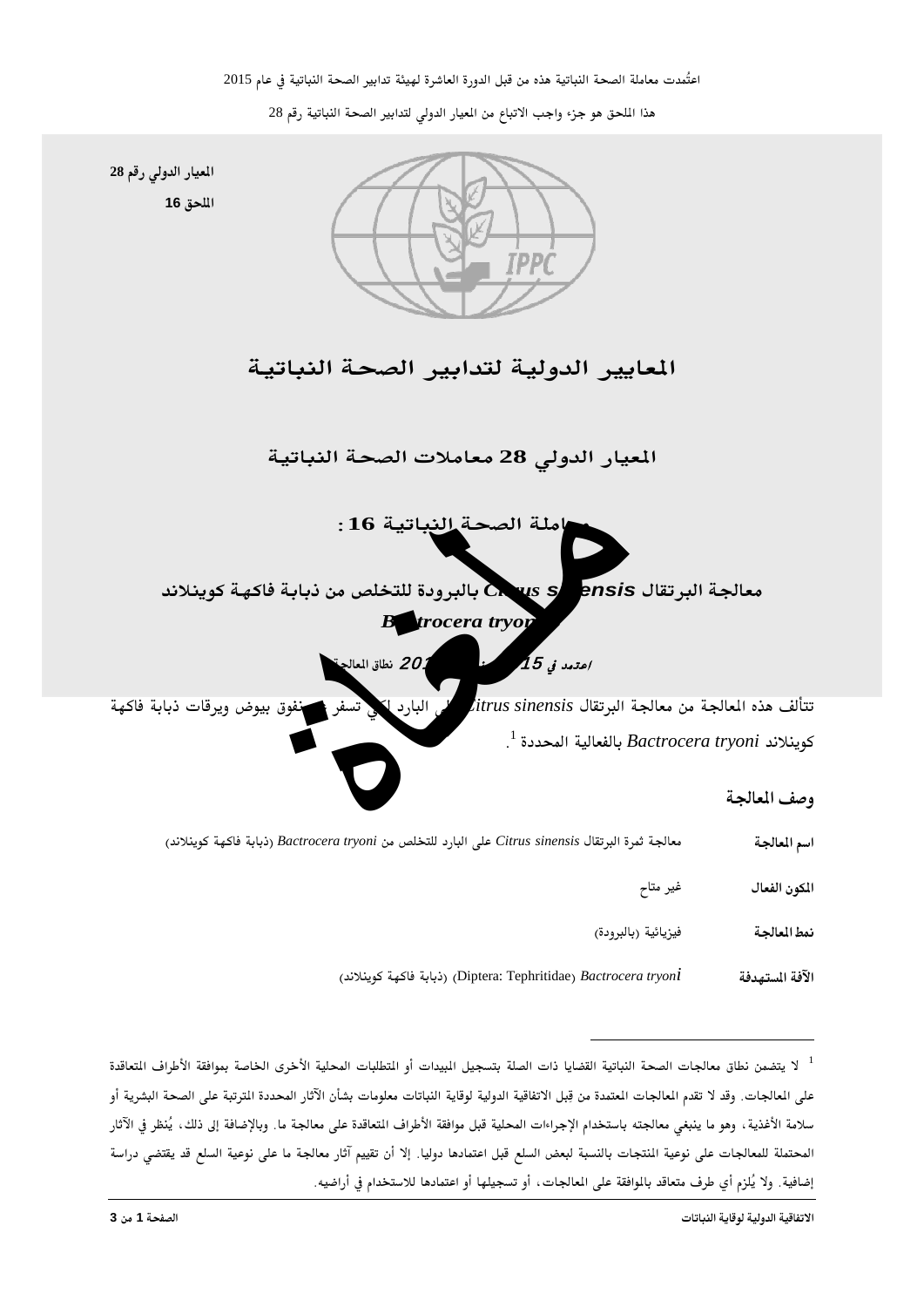الســـــــلع المســــــتهدفة ثمار البرتقال (Citrus sinensis) الخاضعة للوائح

حده ل المعالحة

3 درجات مئوية أو أقل لدة 16 يوماً متواصلاً

وتبلغ الفعالية في حالة الصنف ″أبو سرة″ ED999981 عند مستوى ثقة نسبته 95 في المائة.

وتبلغ الفعالية بالنسبة للصنف "فالينسيا" ED999973 عند مستوى ثقة نسبته 95 في المائة.

ويجب أن تبلغ الثمرة درجة حرارة المالجة قبل بداية التعريض للمعالجة. وينبغي رصد درجة حرارة الثمرة وتسجيلها ، وينبغي ألاّ تتجاوز درجة الحرارة المستوى المحدد طيلة مدة المالجة.

معلومات أخرى ذات صلة

تناول الفريق الفنى المعنى بمعالجا .<br>\* النباتية في « يمه لهذه المعالجة المسائل ذات الصلة بأنظمة درجات الحرارة · والتكييف الحراري آخذاً بعين الاعتبار ء .(1997) Mangan , Ha. ran

 $(20^\circ$ 

ويستند هذا الجدول إلى عمل De Lima وآخرين

المراجع

- De Lima, C.P.F., Jessup A.J. Grickshams, L., Walsh, C.J. & Mansfield, E.R. 2007. Cold disinfestation of citrus (and the complete of the Character of the Character of the Character of the Character of the Character of the Character of the Character of the Character of the Character of the Character of the Ch op.) for Mediterranean fruit fly (Ceratitis capitata) and Queensland fruit fly (Bactroser yoni) (Diptera: Tephritidae). New Zealand Journal of Crop and Horticultural Science, 35.  $\boldsymbol{z}_{50}$
- Hallman, G.J. & Mangan, R.L. 1997. Concerns with temperature quarantine treatment research. In G.L. Obenauf, ed. 1997 Annual International Research Conference on Methyl Bromide Alternatives and Emissions Reduction, San Diego, CA, USA, Nov. 3–5. pp. 79-1–79-4.